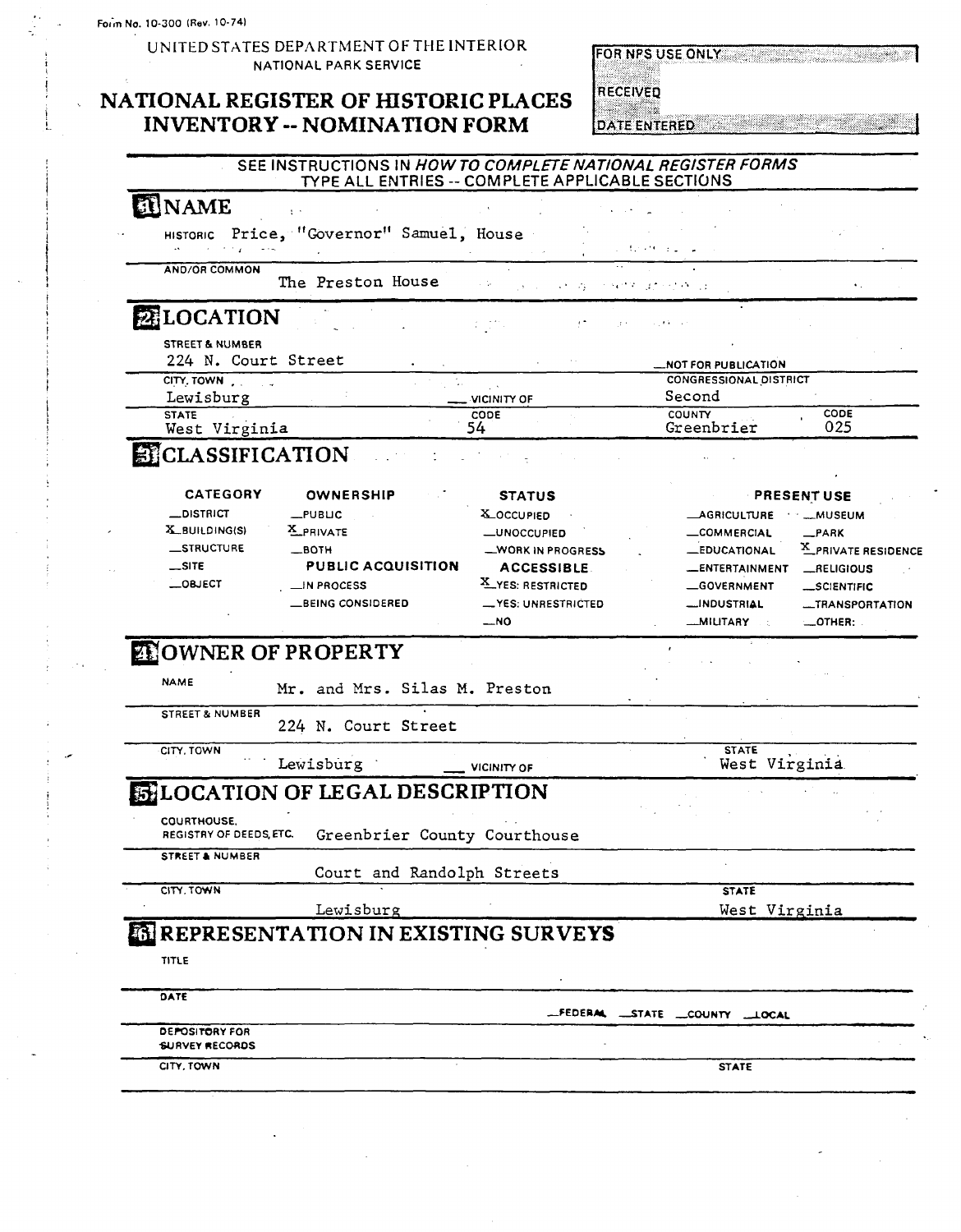# **EZ DESCRIPTION**

|                    | <b>CONDITION</b> |                   |  | <b>CHECK ONE</b> |  | CHECK ONE         |       |  |
|--------------------|------------------|-------------------|--|------------------|--|-------------------|-------|--|
| <b>__EXCELLENT</b> |                  | __DETERIORATED    |  | $X$ UNALTERED    |  | $X$ ORIGINAL SITE |       |  |
| $X$ GOOD           |                  | __RUINS           |  | <b>_ALTERED</b>  |  | $M$ OVED          | DATE. |  |
| $-FAIR$            | <b>March 200</b> | <b>LUNEXPOSED</b> |  |                  |  |                   |       |  |

**DESCRIBETHE PRESENT AND ORIGINAL (IF KNOWN) PHYSICAL APPEARANCE** .

The "Governor" Samuel Price House in Lewisburg, Greenbrier County, was built in the mid- or late- 1830s on a large lot along Court Street. The two-story brick structure, which fronts south, consists of a rectangular main section and an ell to the western side of the rear. A one-story wooden dependency is attached to the back of the ell, and there is an older wooden outbuilding and modern garage to the northeast part of the grounds. Of special interest are the two brick dependencies, both octagonal in shape, which are at the eastern end of a brick patio. These formerly served as bath house and smokehouse.

The structure is placed on a cut-stone foundation. Entrance may be gained through any of four doors, the main one being a heavy, forty-eight inch wide unit. Each room on the first floor of the ell (a kitchen and separate servant's room) has an opening onto the brick patio, and double doors afford entrance on the east side of the main section. Both the front and side approaches to this section are dominated by one-story porticoes supported by four square columns, and their doors each have a rectangular overlight.

Window placement on the south features two openings to either side of the door on the first level and five openings on the second floor. The west side has four windows on each floor of the main part and two on each level of the ell, while the east has two on the second floor of the ell, three on the second level of the front part and two (one on each.side of the door) on the first floor of the main section. All first floor windows are 9/6, double-hung sash, and all second floor windows are 6/6. Each opening is shuttered.

The front section of the house has a hipped roof of a low pitch; the ell has a gable to the north. Brickwork in the main section is in Flemish bond and that in the ell is common. All twelve interior rooms are served by fireplaces housed in six chimneys. There are two chimneys on each side of the front part of the house, one in the partition of the ell and one on the gable. Exterior walls are eighteen inches thick, and partitions are a stout twelve inches.

Woodwork on the interior is rather plain and heavy, and this is especially evident in the mantels. The same may also be said of the exterior, for the cornice is of a simple white trim. There are several built-in, recessed cupboards on the first floor, constructed with wooden pegs and brass latches. Most woodwork is painted white, but there is some of natural, honey-colored maple, indicating that this type of wood was probably used throughout the trim.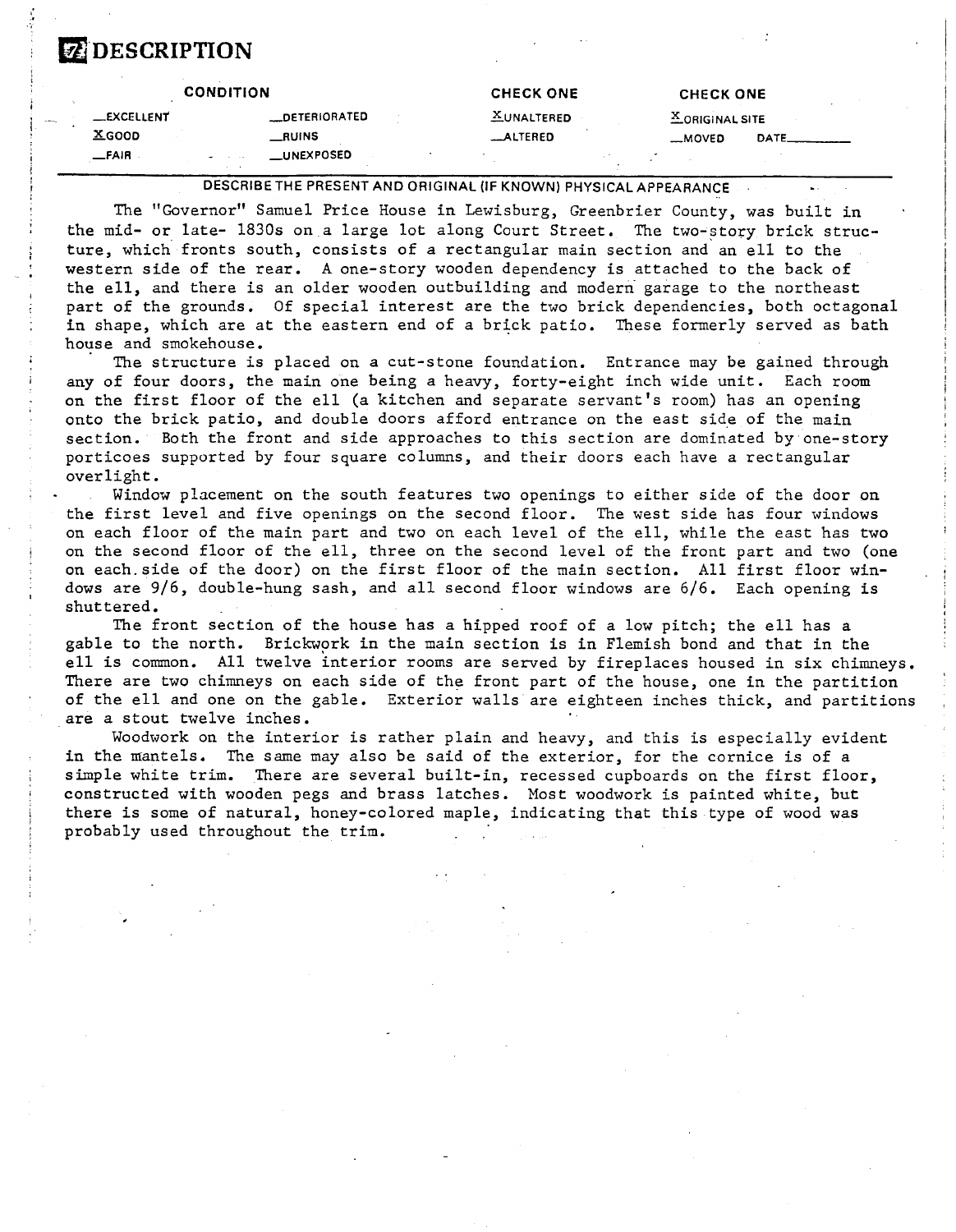#### **EGR OTATAIL TAUTANAE**

| <b>PERIOD</b>                                                                       |                                                                                                          | AREAS OF SIGNIFICANCE -- CHECK AND JUSTIFY BELOW.                                                |                                                                                    |                                                                                                      |
|-------------------------------------------------------------------------------------|----------------------------------------------------------------------------------------------------------|--------------------------------------------------------------------------------------------------|------------------------------------------------------------------------------------|------------------------------------------------------------------------------------------------------|
| <b>_PREHISTORIC</b><br>$-1400-1499$<br>$-1500-1599$<br>$-1600-1699$<br>$-1700-1799$ | _ARCHEOLOGY-PREHISTORIC<br>ARCHEOLOGY-HISTORIC<br><b>AGRICULTURE</b><br><b>XARCHITECTURE</b><br>$\_$ ART | COMMUNITY PLANNING<br>CONSERVATION<br>$\_ECONOMICS$<br>$\equiv$ EDUCATION<br><b>LENGINEERING</b> | LANDSCAPE ARCHITECTURE<br>$\equiv$ LAW<br>_UTERATURE<br>-MILITARY<br><b>_MUSIC</b> | RELIGION<br>$\equiv$ SCIENCE<br>SCULPTURE<br>SOCIAL/HUMANITARIAN<br>$\overline{\phantom{a}}$ THEATER |
| X1800-1899<br>$-1900-$                                                              | $\equiv$ COMMERCE<br>COMMUNICATIONS                                                                      | <b>EXPLORATION/SETTLEMENT</b><br><b>NOUSTRY</b><br><b>LINVENTION</b>                             | <b>_PHILOSOPHY</b><br>X_POLITICS/GOVERNMENT                                        | <b>__TRANSPORTATION</b><br>$\equiv$ OTHER (SPECIFY)                                                  |

### SPECIFIC DATES <sub>C</sub>. 1830s BUILDER/ARCHITECT

### STATEMENT OF SIGNIFICANCE

The "Governor" Samuel Price House is one of many fine brick homes in Greenbrier County which is more than one hundred years old. It is large and well constructed, consisting of twelve rooms and having several dependencies. This is another structure indicative of the growth in western Virginia prior to the Civil War and the increasing importance of Lewisburg as a political center. The Price house is also significant because its owner was an outstanding figure in the community, having served its people as attorney, legislator and friend. Samuel Price was also a church elder of high standing and eventually became Lieutenant-Governor of Virginia.

The house is handsomely proportioned with a main section and ell to the north side of the rear. Excluding one attached and one detached dependency, all construction is of brick. Some Greek Revival elements exist, such as the use of rectangular block plans set against each other without transitional features, the trabeated doors and windows and the small porticoes, but the outstanding architectural qualities seem evident, rather, in the clean facade, the fine brickwork, the high chimneys on the sides, and the interesting design of the octagonal brick bath house and smokehouse.

Samuel Price was apparently the first to occupy the house in about 1838. He had located in Lewisburg and married Jane Stuart, of the well-known Greenbrier family, In 1837, after having practiced law in Nicholas County and serving Nicholas and Fayette counties in the Virginia Legislature. His reputation as a good and fair man increased in Lewisburg, and he was again elected to the legislature in 1848. The growing importance of western Virginia was on his mind frequently, for he saw its interests first hand and pressed them firmly as a representative of the Greenbrier area. With such in mind, he took his place as member of the Virginia Constitutional Convention of 1850 and increased his reputation at home and in government.

The coming of the Civil War apparently affected Price's position. During the "Secession Convention'' of 1861, he represented Greenbrier County with feelings strongly supporting continued union, and he expressed his beliefs before the committee of twentyone on Federal relations. Pricewas among thosevotingagainst secession, but his conscience required that he sign the final ordinance, for his constituents were overwhelmingly in favor of ratification. This done, Samuel Price stayed with the Confederacy.

After the Battle of Lewisburg in 1862, Mr. Price was detained by Union troops for refusing to take a "test oath" of allegiance. He was eventually taken to Charleston and'jailed temporarily before being paroled. When Confederate forces finally recovered much of the Kanawha Valley, he was released and returned to Lewisburg. Through all of his trying experiences, Price remained honorable and true to his beliefs, and he was rewarded in 1863 with his election as Lieutenant-Governor of Virginia. He served in this capacity until the war's end.

It took several years for West Virginia to settle politically and socially after the Civil War, and "Governor" Price was refused at least one commission because he would not take a "test oath." Elected a delegate to the West Virginia Constitutional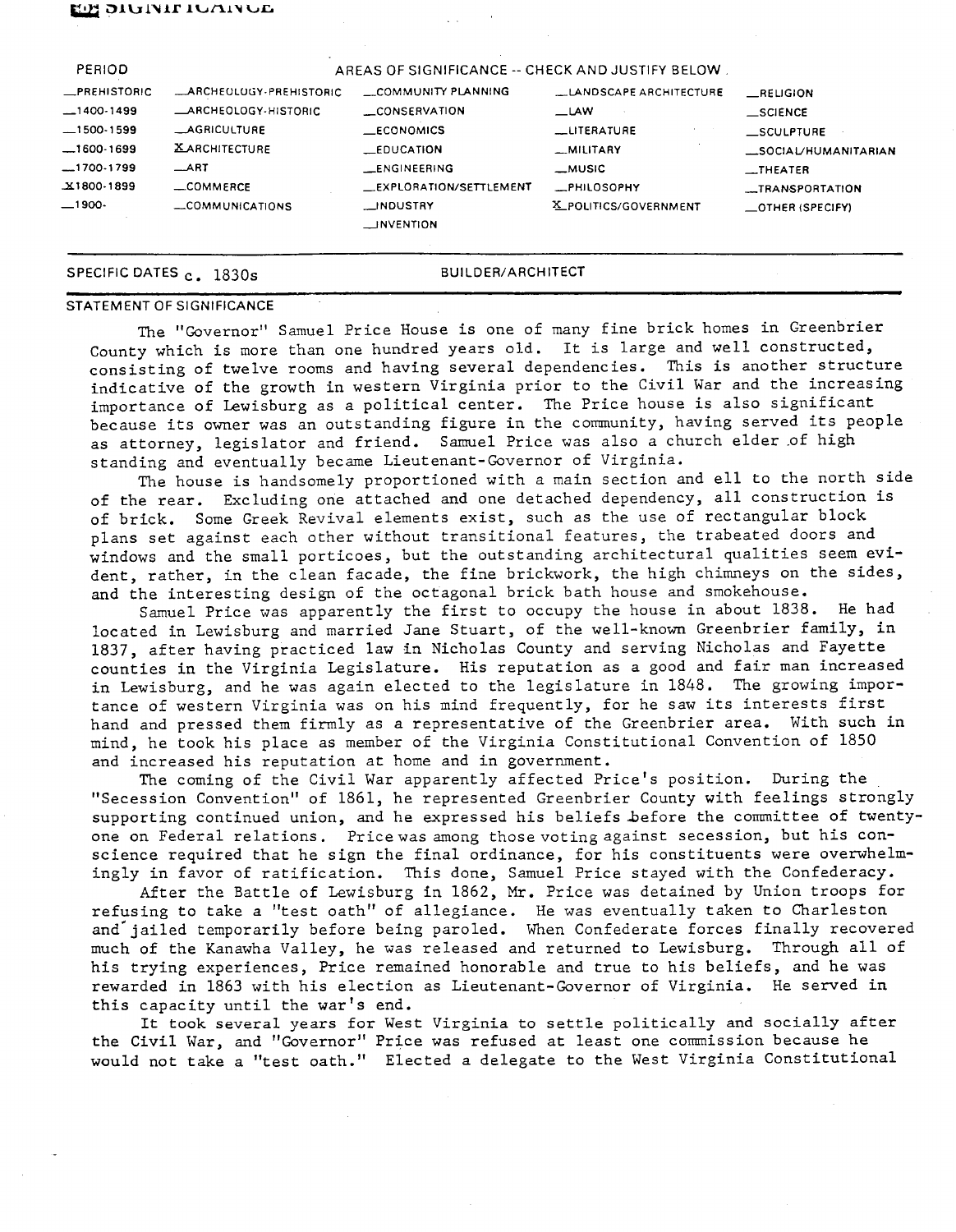- - **' UNITED STATES DEPARTMENT OF THE INTERIOR NATIONAL PARK SERVICE** 

# **NATIONAL REGISTER OF HISTORIC PLACES INVENTORY -- NOMINATION FORM**

| FOR NPS USE ONLY |  |  |
|------------------|--|--|
| <b>RECEIVED</b>  |  |  |
|                  |  |  |

#### **CONTI NU ATION SHEET ITEM NUMBER PAGE** one

### 8. SIGNIFICANCE (continued)

Convention of 1872, however, the barriers apparently were removed, and he was selected as president of the body. His practice of law continued in Lewisburg, and his public career was appropriately capped in late 1876, when he was named to fill the United States Senate seat left vacant by the death of his old friend, Allen T. Caperton. Both had remained with the Confederacy, stayed at their pre-war homes, and gave respectable and beneficial service to the new state of West Virginia. "Governor" Price died in 1884 at Lewisburg, but more than memories are alive in his old dwelling, for the present owner is his great-grandson.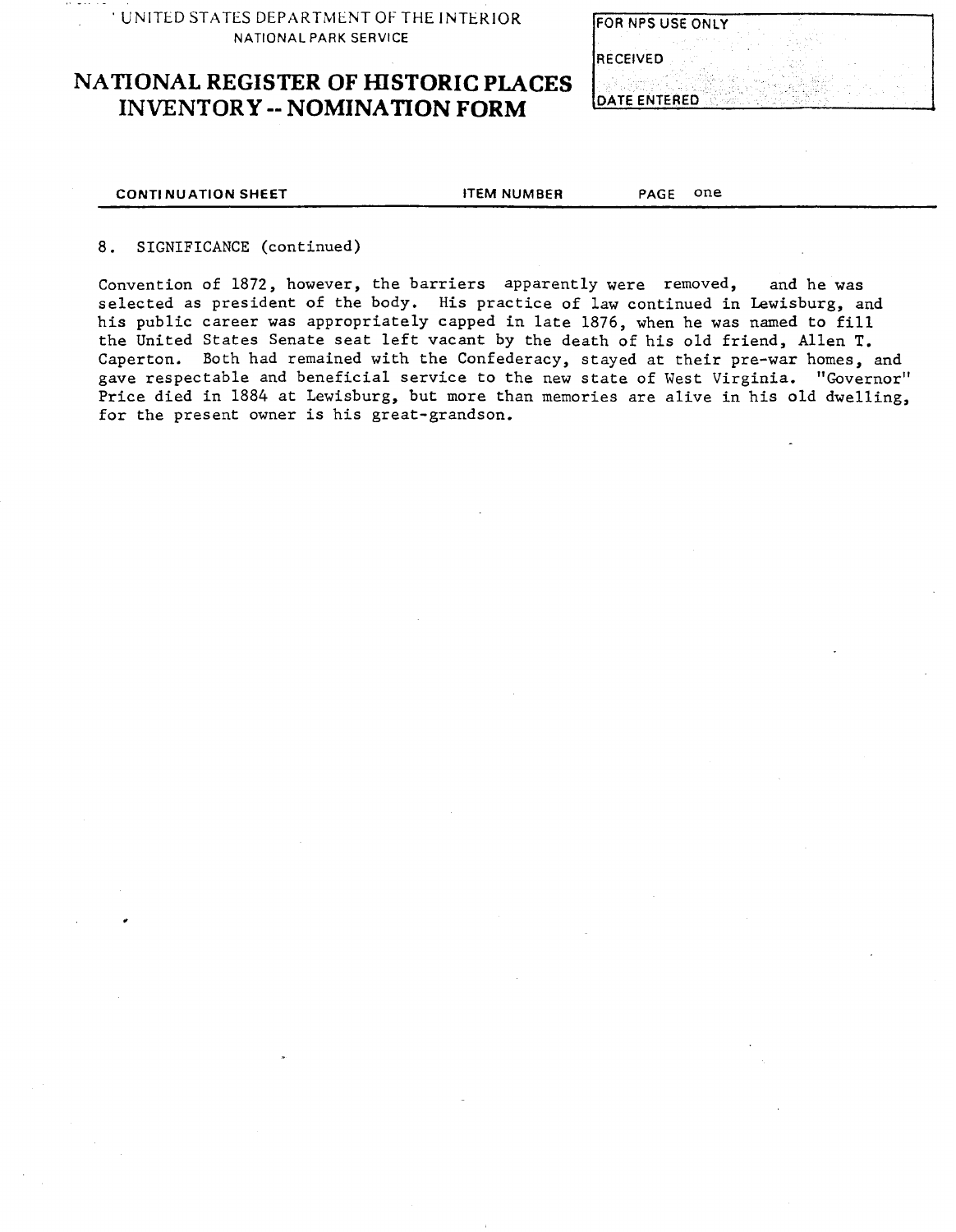|                            |                                                                 |                 |                                                                                                                                                                                                                                                                 | Atkinson, George W. and Alvaro F. Gibbens. Prominent Men of West Virginia. Wheeling, |        |
|----------------------------|-----------------------------------------------------------------|-----------------|-----------------------------------------------------------------------------------------------------------------------------------------------------------------------------------------------------------------------------------------------------------------|--------------------------------------------------------------------------------------|--------|
|                            | W.Va.: W.L. Callin, 1890. (pp. 316-19).                         |                 |                                                                                                                                                                                                                                                                 |                                                                                      |        |
| $(pp. 62-66)$ .            |                                                                 |                 | Cole, J.R. History of Greenbrier County. Lewisburg, W.Va.: by the author, 1918(?).                                                                                                                                                                              |                                                                                      |        |
|                            |                                                                 |                 | Dayton, Ruth Woods. Greenbrier Pioneers and Their Homes. Charleston, W.Va.: West                                                                                                                                                                                |                                                                                      |        |
|                            | Virginia Publishing Co., 1942. (pp. 284-89).                    |                 |                                                                                                                                                                                                                                                                 |                                                                                      |        |
|                            |                                                                 |                 | Lewisburg Landmarks. Charleston, W.Va.: Education Foundation, Inc.,                                                                                                                                                                                             |                                                                                      |        |
|                            | <b>IDGEOGRAPHICAL DATA</b>                                      |                 |                                                                                                                                                                                                                                                                 |                                                                                      |        |
|                            | ACREAGE OF NOMINATED PROPERTY 1 acre                            |                 |                                                                                                                                                                                                                                                                 |                                                                                      |        |
| UTM REFERENCES             |                                                                 |                 |                                                                                                                                                                                                                                                                 |                                                                                      |        |
|                            | $A[1,7]$   5   4, 8   9, 4, 0     4, 1   8, 4   0, 4, 0         |                 |                                                                                                                                                                                                                                                                 |                                                                                      |        |
| ZONE EASTING               |                                                                 | <b>NORTHING</b> | ZONE EASTING                                                                                                                                                                                                                                                    | <b>NORTHING</b>                                                                      |        |
| C I                        | <b>VERBAL BOUNDARY DESCRIPTION</b>                              |                 | DI                                                                                                                                                                                                                                                              |                                                                                      |        |
|                            |                                                                 |                 |                                                                                                                                                                                                                                                                 |                                                                                      |        |
|                            |                                                                 |                 |                                                                                                                                                                                                                                                                 |                                                                                      |        |
|                            |                                                                 |                 |                                                                                                                                                                                                                                                                 |                                                                                      |        |
|                            |                                                                 |                 |                                                                                                                                                                                                                                                                 |                                                                                      |        |
|                            |                                                                 |                 |                                                                                                                                                                                                                                                                 | in a casar in                                                                        |        |
|                            |                                                                 |                 |                                                                                                                                                                                                                                                                 |                                                                                      |        |
|                            |                                                                 |                 | LIST ALL STATES AND COUNTIES FOR PROPERTIES OVERLAPPING STATE OR COUNTY BOUNDARIES                                                                                                                                                                              |                                                                                      |        |
| <b>STATE</b>               |                                                                 | CODE .          | <b>COUNTY</b>                                                                                                                                                                                                                                                   |                                                                                      | CODE   |
|                            |                                                                 |                 |                                                                                                                                                                                                                                                                 |                                                                                      |        |
|                            |                                                                 |                 |                                                                                                                                                                                                                                                                 |                                                                                      |        |
| <b>STATE</b>               | <b>IT FORM PREPARED BY</b>                                      | CODE            | <b>COUNTY</b>                                                                                                                                                                                                                                                   |                                                                                      | . CODE |
| NAME / TITLE               |                                                                 |                 | C.E. Turley, Research Assistant and James E. Harding, Research Analyst                                                                                                                                                                                          |                                                                                      |        |
| <b>ORGANIZATION</b>        |                                                                 |                 |                                                                                                                                                                                                                                                                 | DATE                                                                                 |        |
|                            | West Virginia Antiquities Commission                            |                 |                                                                                                                                                                                                                                                                 | April 9, 1975<br><b>TELEPHONE</b>                                                    |        |
| <b>STREET &amp; NUMBER</b> |                                                                 |                 |                                                                                                                                                                                                                                                                 |                                                                                      |        |
| <b>CITY OR TOWN</b>        |                                                                 |                 |                                                                                                                                                                                                                                                                 | <b>STATE</b>                                                                         |        |
| Morgantown                 |                                                                 |                 |                                                                                                                                                                                                                                                                 | West Virginia                                                                        |        |
|                            |                                                                 |                 | <b>IZ STATE HISTORIC PRESERVATION OFFICER CERTIFICATION</b>                                                                                                                                                                                                     |                                                                                      |        |
|                            |                                                                 |                 | THE EVALUATED SIGNIFICANCE OF THIS PROPERTY WITHIN THE STATE IS:                                                                                                                                                                                                |                                                                                      |        |
|                            |                                                                 |                 |                                                                                                                                                                                                                                                                 |                                                                                      |        |
|                            | NATIONAL ___                                                    | STATE           |                                                                                                                                                                                                                                                                 | LOCAL $\rule{1em}{0.15mm}$                                                           |        |
|                            |                                                                 |                 | As the designated State Historic Preservation Officer for the National Historic Preservation Act of 1966 (Public Law 89-665). I<br>hereby nominate this property for inclusion in the National Register and certify that it has been evaluated according to the |                                                                                      |        |
|                            | criteria and procedures set forth by the National Park Service. |                 |                                                                                                                                                                                                                                                                 |                                                                                      |        |
|                            | FEDERAL REPRESENTATIVE SIGNATURE                                |                 |                                                                                                                                                                                                                                                                 |                                                                                      |        |
|                            |                                                                 |                 | TITLE West Virginia State Historic Preservation Officer                                                                                                                                                                                                         | DATE<br>May 12, 1975                                                                 |        |
| FOR MPS USE ONLY           |                                                                 |                 |                                                                                                                                                                                                                                                                 |                                                                                      |        |
|                            |                                                                 |                 | <b>THEREBY CERTIFY THAT THIS PROPERTY IS INCLUDED IN THE NATIONAL REGISTER</b>                                                                                                                                                                                  |                                                                                      |        |
|                            |                                                                 |                 |                                                                                                                                                                                                                                                                 | DATE                                                                                 |        |

 $\mathcal{L}^{\text{max}}_{\text{max}}$ 

 $\mathcal{L}^{\text{max}}_{\text{max}}$ 

 $\begin{pmatrix} 1 \\ 1 \\ 1 \end{pmatrix}$ 

 $\begin{aligned} \frac{1}{\sqrt{2}}\mathbf{E}^{(1)}_{\mathbf{y}}&=\frac{1}{\sqrt{2}}\mathbf{E}^{(1)}_{\mathbf{y}}&=\frac{1}{\sqrt{2}}\mathbf{E}^{(1)}_{\mathbf{y}}&=\frac{1}{\sqrt{2}}\mathbf{E}^{(1)}_{\mathbf{y}}&=\frac{1}{\sqrt{2}}\mathbf{E}^{(1)}_{\mathbf{y}}&=\frac{1}{\sqrt{2}}\mathbf{E}^{(1)}_{\mathbf{y}}&=\frac{1}{\sqrt{2}}\mathbf{E}^{(1)}_{\mathbf{y}}&=\frac{1}{\sqrt{2}}\mathbf{E}^{(1$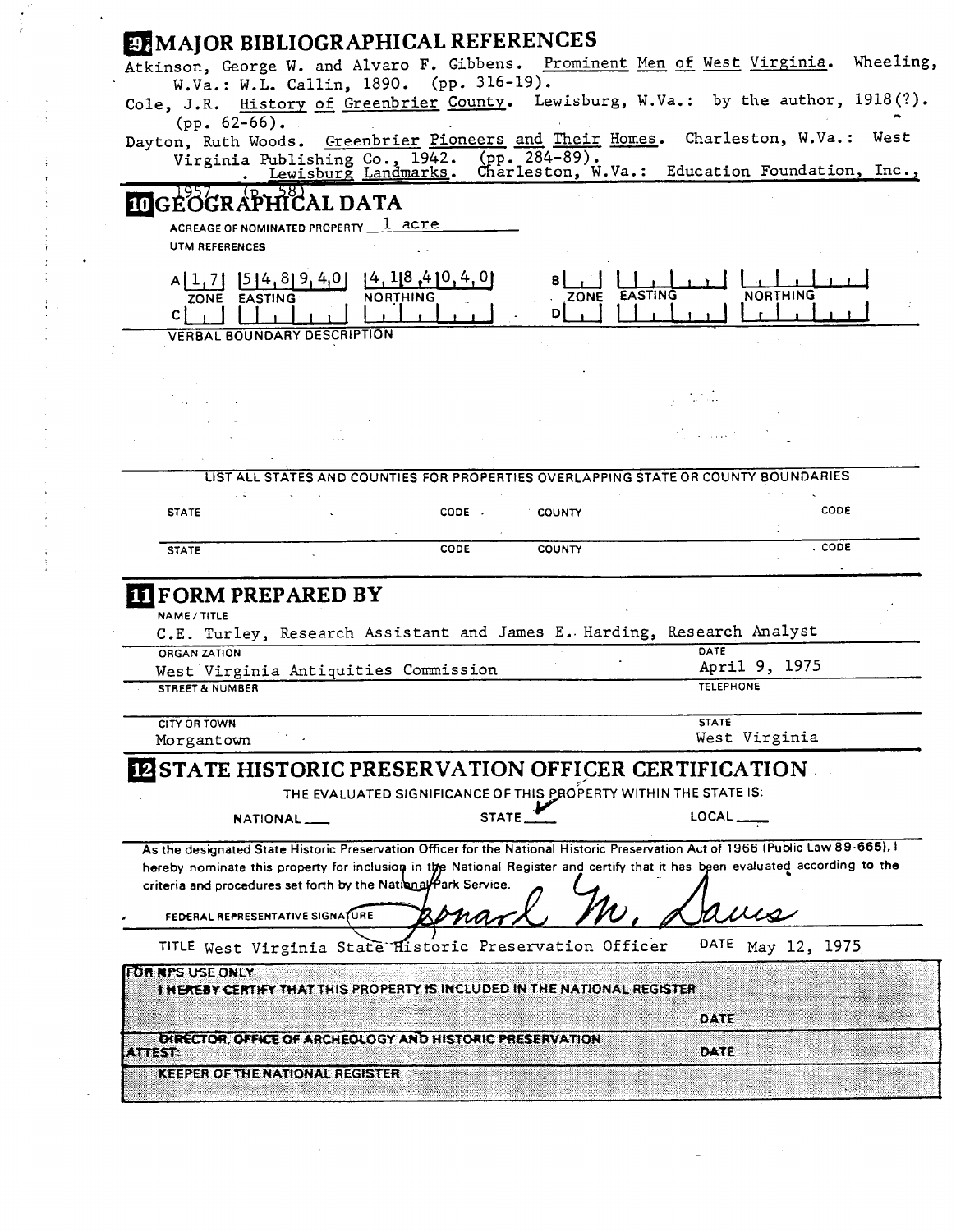**UNITED STATES DEPARTMENT OF THE lNTERlOR NATIONAL PARK SERVICE** 

# **NATIONAL REGISTER OF HISTORIC PLACES PROPERTY MAP FORM**

| <b>FOR NPS USE ONLY</b> |  |
|-------------------------|--|

RECEIVED

DATE ENTERED

### **SEE INSTRUCTIONS IN HOW TO COMPLETE NATIONAL REGISTER FORMS TYPE ALL ENTRIES** --I **ENCLOSE WITH MAP**

# **NAME**

**HISTORIC Price, "Governor" Samuel, House** 

**AND/OR COMMON The Preston House** 

|   | CITY, TOWN    | <b>LOCATION</b>                            | <b>VICINITY OF</b> | <b>COUNTY</b><br>Greenbrier | <b>STATE</b><br>West Virginia |
|---|---------------|--------------------------------------------|--------------------|-----------------------------|-------------------------------|
| 图 | Lewisburg     | <b>MAP REFERENCE</b>                       |                    |                             |                               |
|   |               |                                            |                    |                             |                               |
|   | <b>SOURCE</b> | U.S. Geological Survey<br>Lewisburg, W.Va. |                    |                             |                               |
|   | <b>SCALE</b>  | 1:24000                                    | DATE 1972          |                             |                               |
|   |               | <b>REQUIREMENTS</b>                        |                    |                             |                               |
|   |               | TO BE INCLUDED ON ALL MAPS                 |                    |                             |                               |
|   |               | 1. PROPERTY BOUNDARIES                     |                    |                             |                               |
|   |               | 2. NORTH ARROW                             |                    |                             |                               |
|   |               | <b>3. UTM REFERENCES</b>                   |                    |                             |                               |
|   |               |                                            |                    |                             | $INT:2427 - 74$               |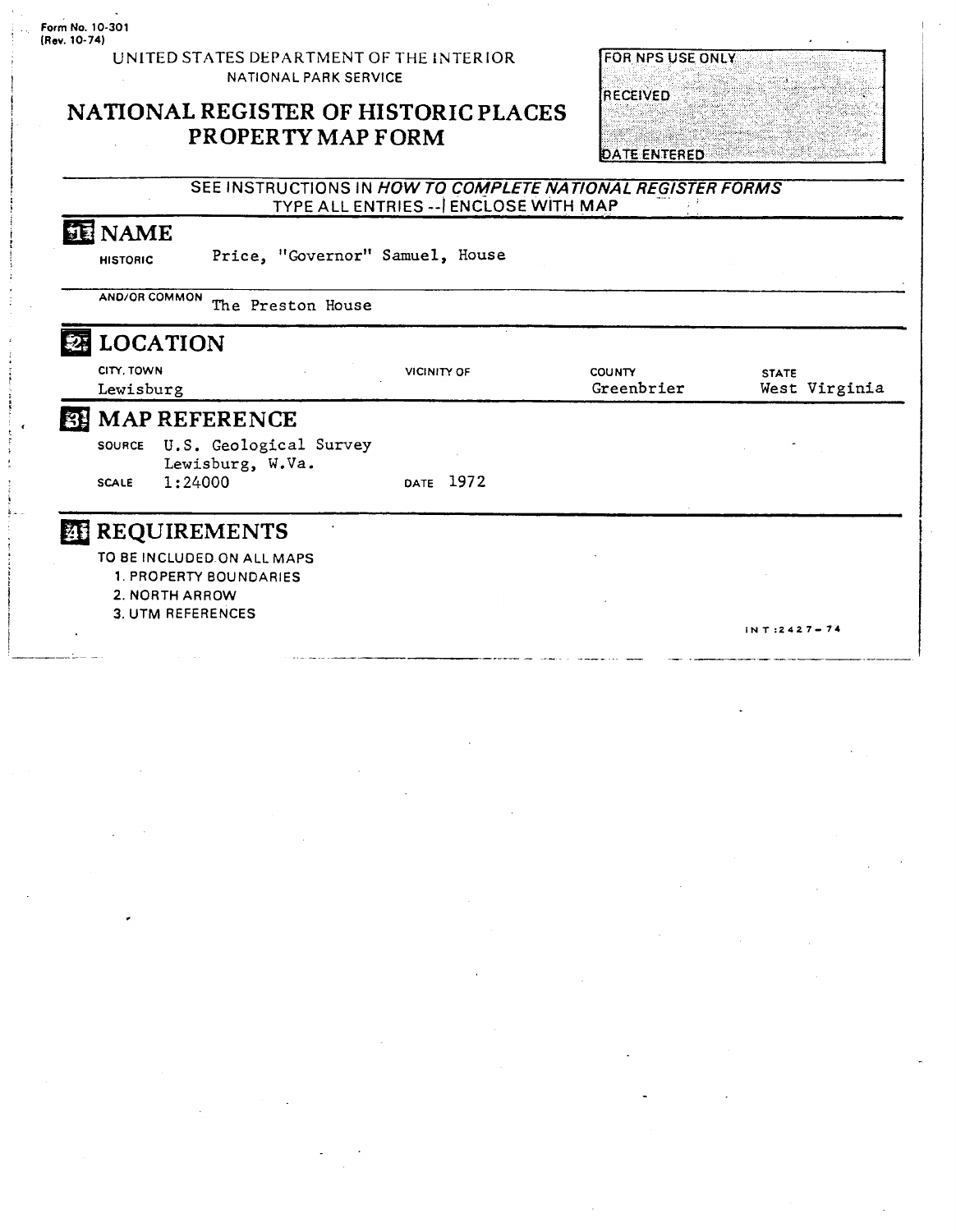